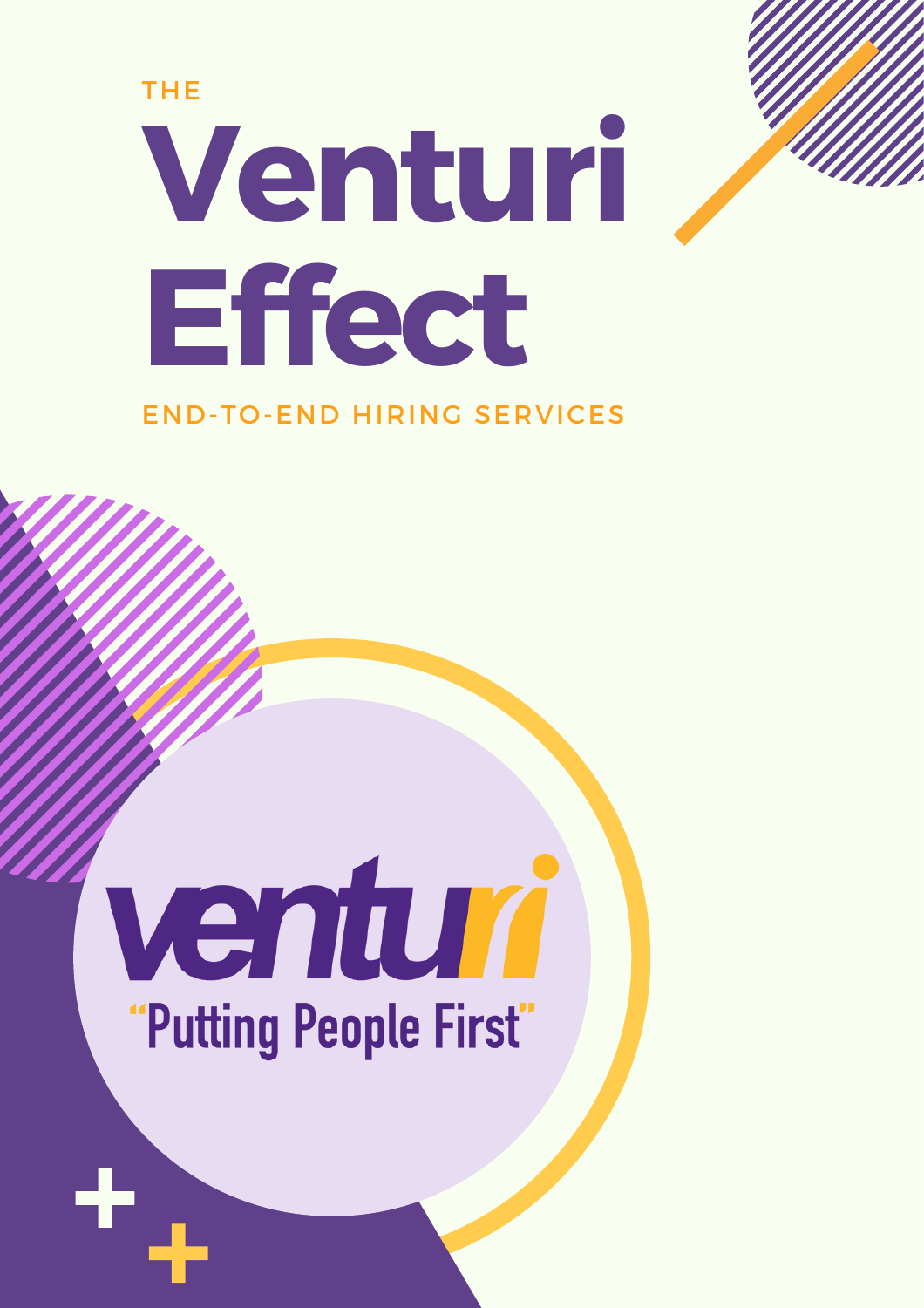

### **Tech Hiring Has Changed**

The modern hiring manager is called upon to do much more than just find talent, and the talent itself is much harder to attract and retain.

The 'Venturi Effect' provides unparalleled levels of support to the modern hiring manager at every step of the hiring process and at no extra cost.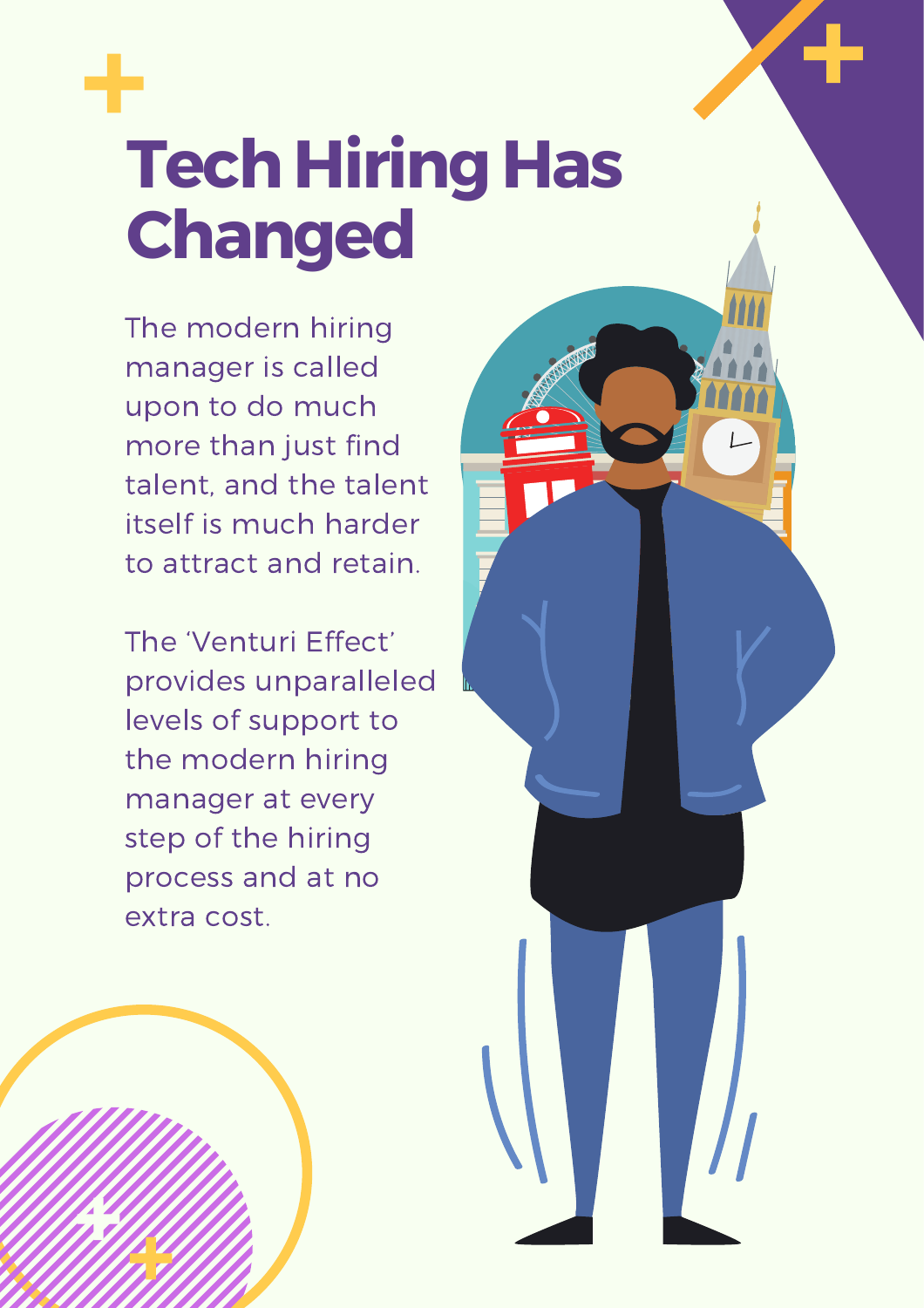## **Our Solution**



The job market has evolved. The best talent is always looking for the next opportunity, but our approach hasn't changed. To attract this new candidate, we have nurtured a contentled community. To help our clients engage with them, we deliver on-demand hiring insights.



#### PRE-HIRE AGILE RECRUITMENT

The increased demand from candidates doesn't stop when you're engaged with them. Every stage of the recruitment process needs to be faster and more transparent so we've adopted Agile recruitment methodologies. This allows for iterative improvements on CV delivery, more consistent support and reduced downtime.

#### POST HIRE

The best talent is demanding more from employers, so the best recruitment partners should be providing more hiring support to those organisations at both ends of the talent acquisition lifecycle.

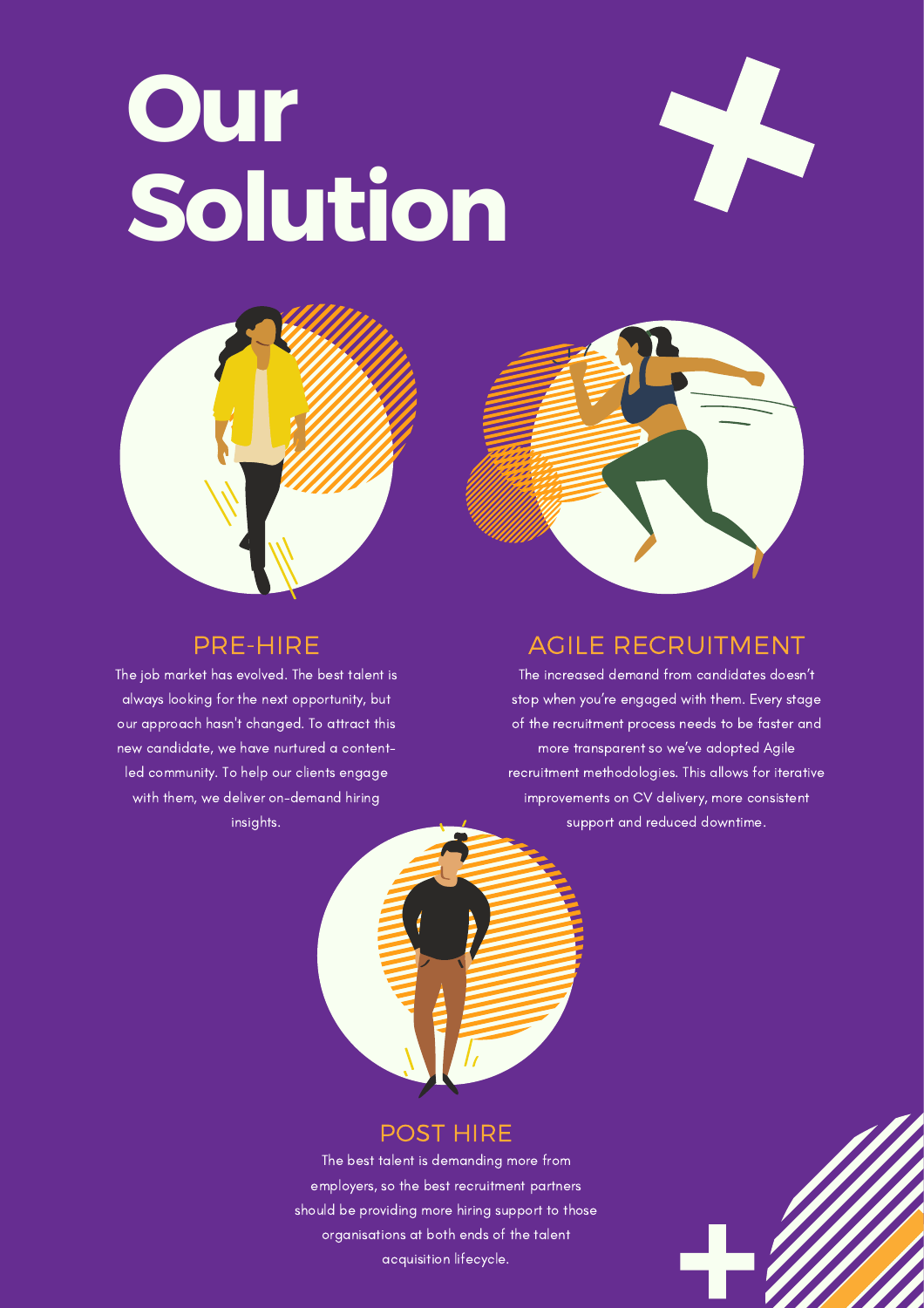

# **Pre-Hire**

#### ENGAGEMENT

The Venturi Effect recruitment process starts much earlier than the service of a normal agency. The pre-hiring stage is vital to get right. We do this by providing on-demand hiring insights and analytics to make more informed hiring decisions, and helping our clients gain traction through the Venturi's Voice community.

Whilst we utilise this platform to build relationships with candidates, Venturi's Voice also provides organisations a chance to align themselves with the interests of prospective talent. Over years of nurturing, we have built an organic community that attracts, excites and engages technical talent, which our clients can leverage throughout the hiring process.

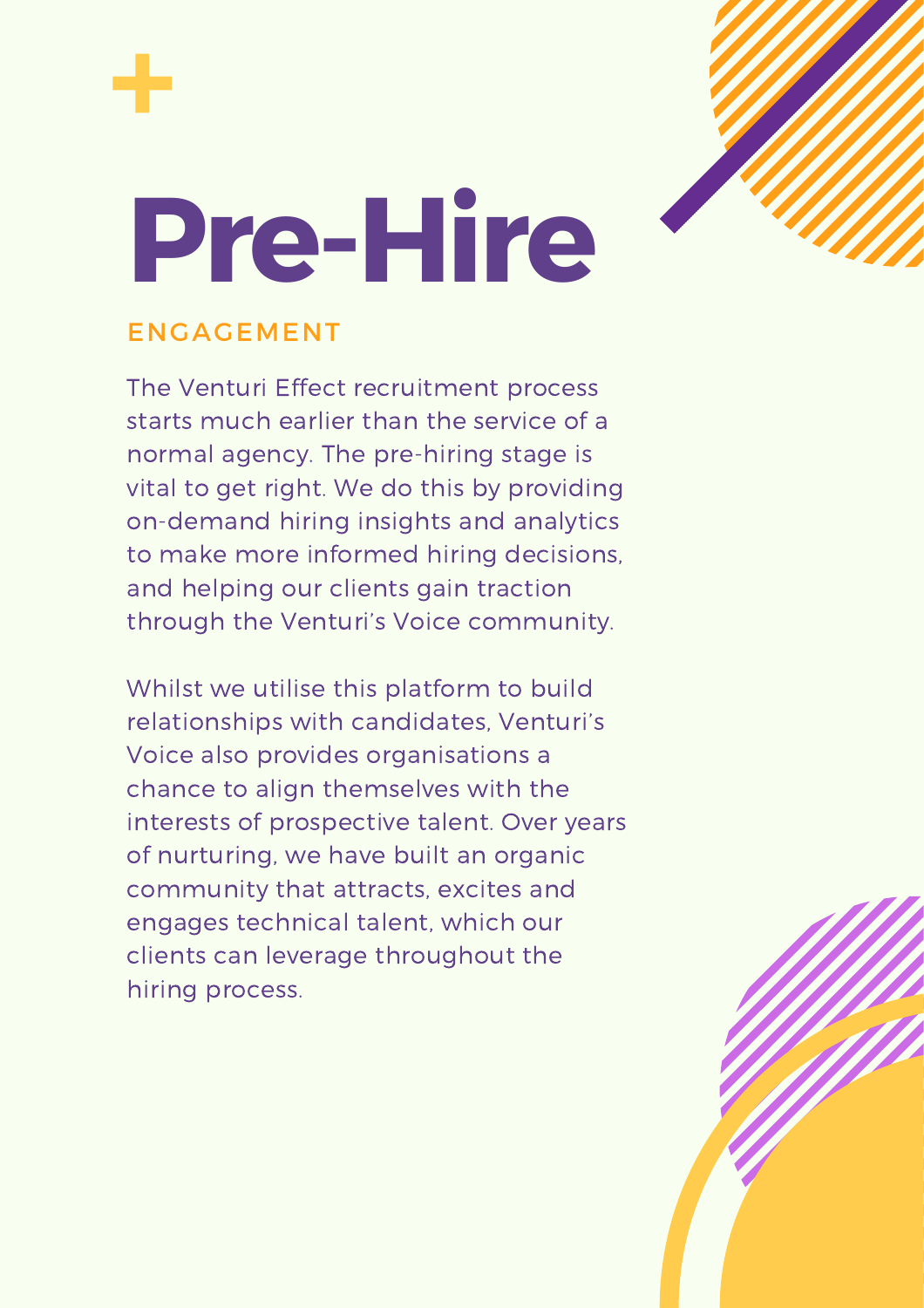### **The Venturi Community**





Interviews and thought leadership from more than 200 industry leaders in technology and staffing.

#### PODCAST BLOG/NEWSLETTER

Entertaining and educational content offering actionable insights on technical recruiting, delivered dynamically.



#### EVENTS

A buzzing slack community, AMA's, roundtable discussions and meetups. We're fully integrated into the tech community.



#### THOUGHT LEADERSHIP

Every month we're sitting down with founders to discuss their approach to leadership. The Venturi Founder's Club is attracting attention from top talent all around the world.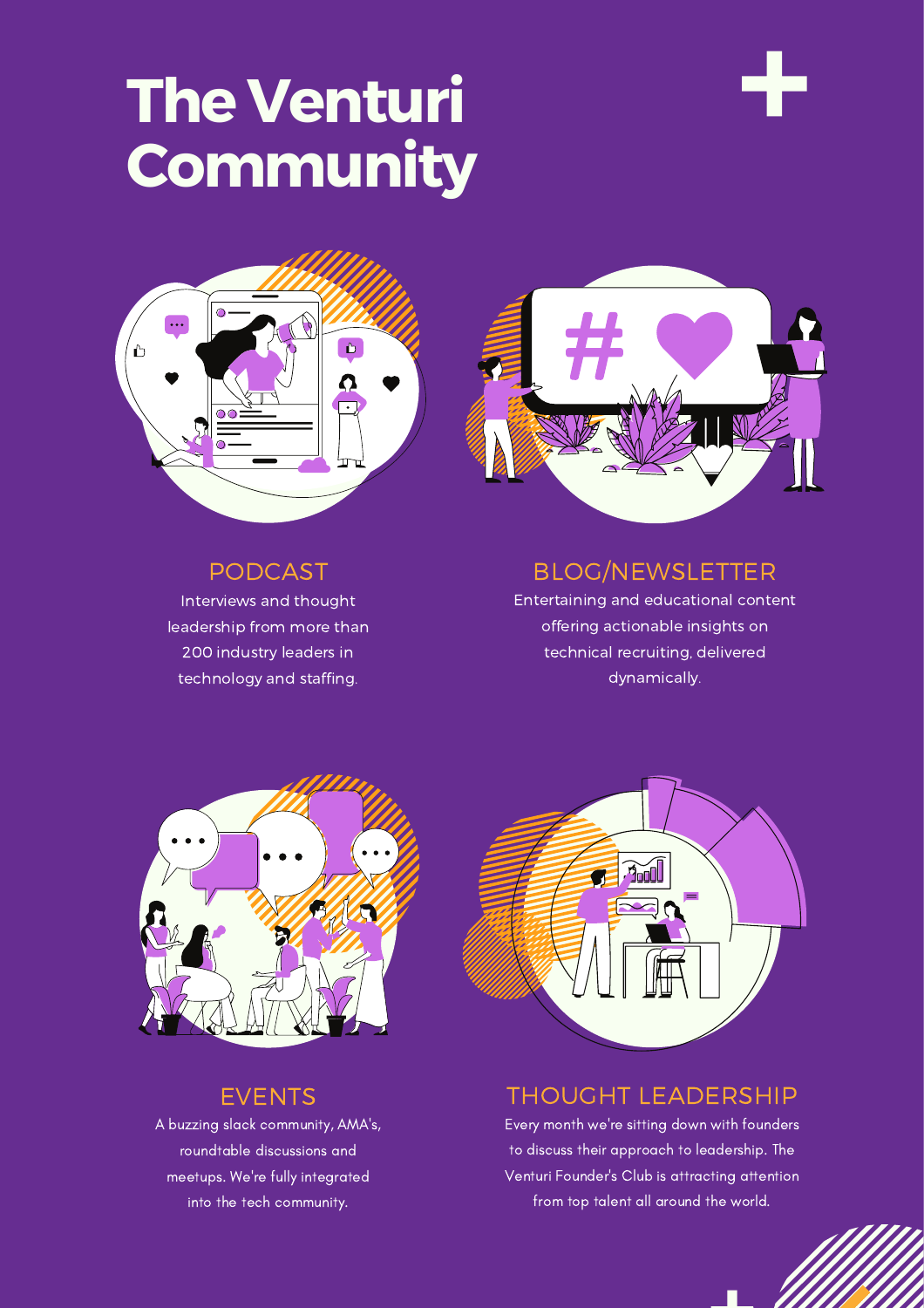

## **Agile Recruitment**

### CONSTANT FEEDBACK LOOPS

All of Venturi's recruiters have been trained in Agile and Scrum methodologies. We work under these methodologies both internally and also when recruiting for our clients.

Being in constant feedback loops with our hiring managers is very important, along with making fast, iterative changes based on updated requirements and working in an open and transparent fashion.



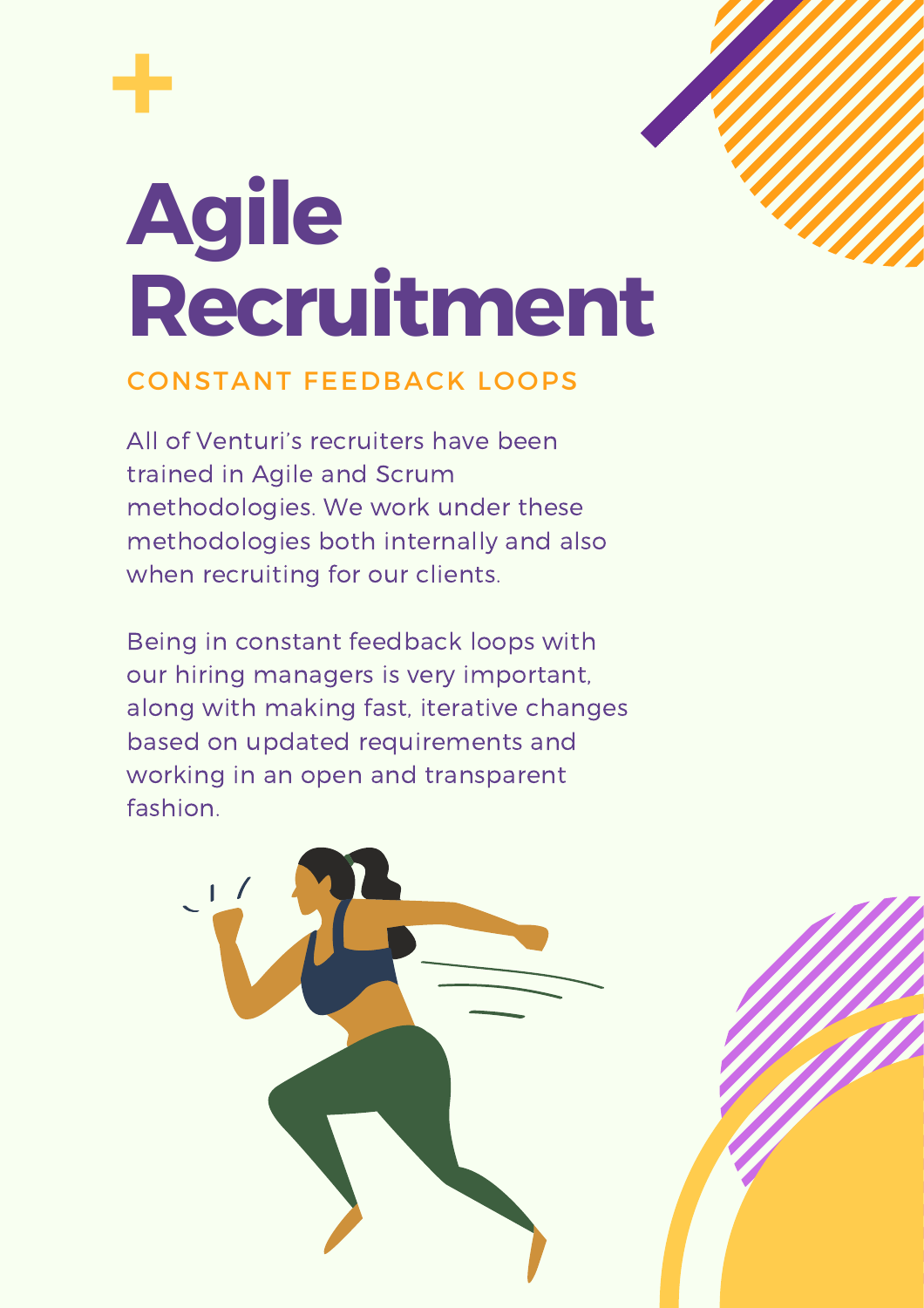### **OurAgile Recruitment Process**

#### ANALYSE

Analysis of the current tech market including competitor analysis, salary / rate benchmarking and supply and demand ratios.

### EVALUATE

Agreeing next steps for the follow up with onsite meeting, post placement reviews and agree customer success plan for future roles.

### MONITOR

Provide feedback, regular updates and progress reports.

### IMPLEMENT

Full end to end sourcing process, video/telephone interviews with suitable candidates. Secure placement with the candidate(s) before the desired start date.

### **DESIGN**

Discuss project scope and create project hiring plan and terms, service level and exclusivity agreements.

### DEVELOP

Develop resourcing strategy resourcing strategy including specific content-led marketing across various channels.

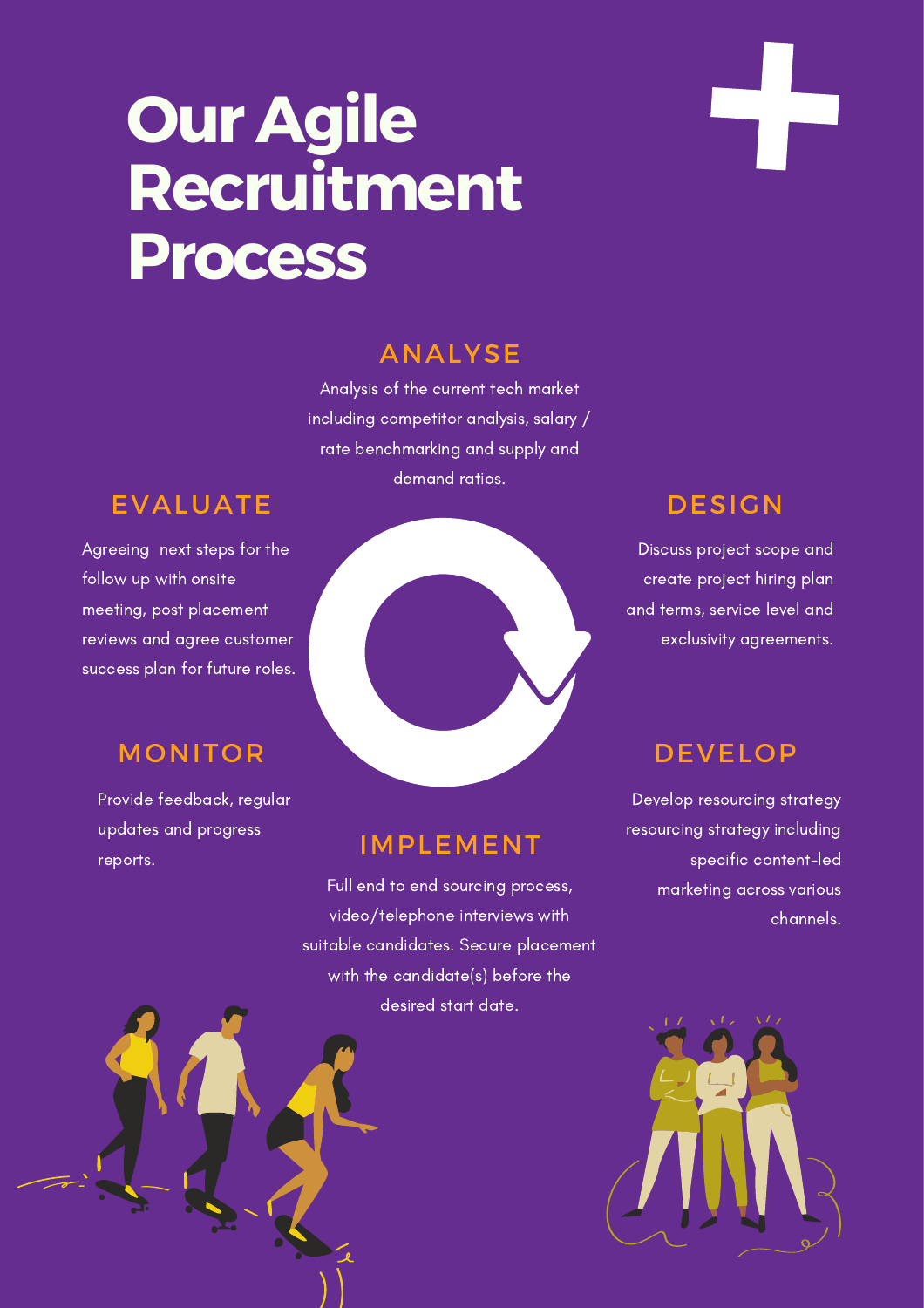

#### CONTINUED SUPPORT

In true Agile fashion, when the placement is made, the Venturi Effect doesn't stop.

Our Customer Success offering works in close partnership with our clients by supporting at both ends of the talent acquisition lifecycle, from advice about on-boarding to retention of talent to diversity and inclusion strategies.

This builds a deeper understanding of the business, which allows us to tailor our services around our client's needs and the support funnel keeps cycling.

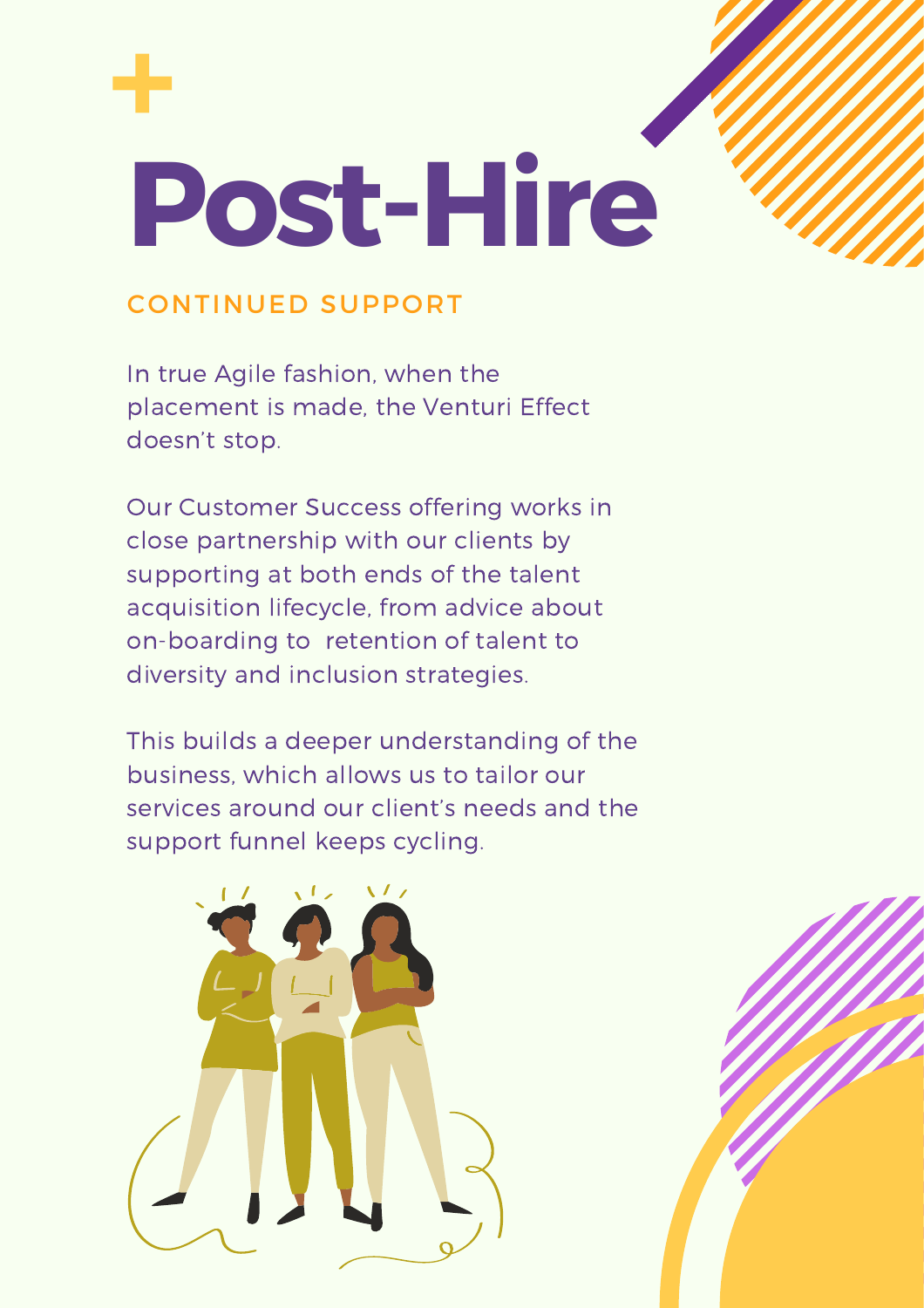# **Post-Hire Support**



We can deliver tailored candidate and market insights to jump-start a search for top technical talent.

#### INTEL REPORTS SALARY BENCHMARKING

We can deliver salary reports that will help show you where you stand in comparison with your competitors.



#### COMPETITOR ANALYSIS

We can provide insight into growth patterns, market trends, businesses that are restructuring and competitors that are gaining market share quicker than you.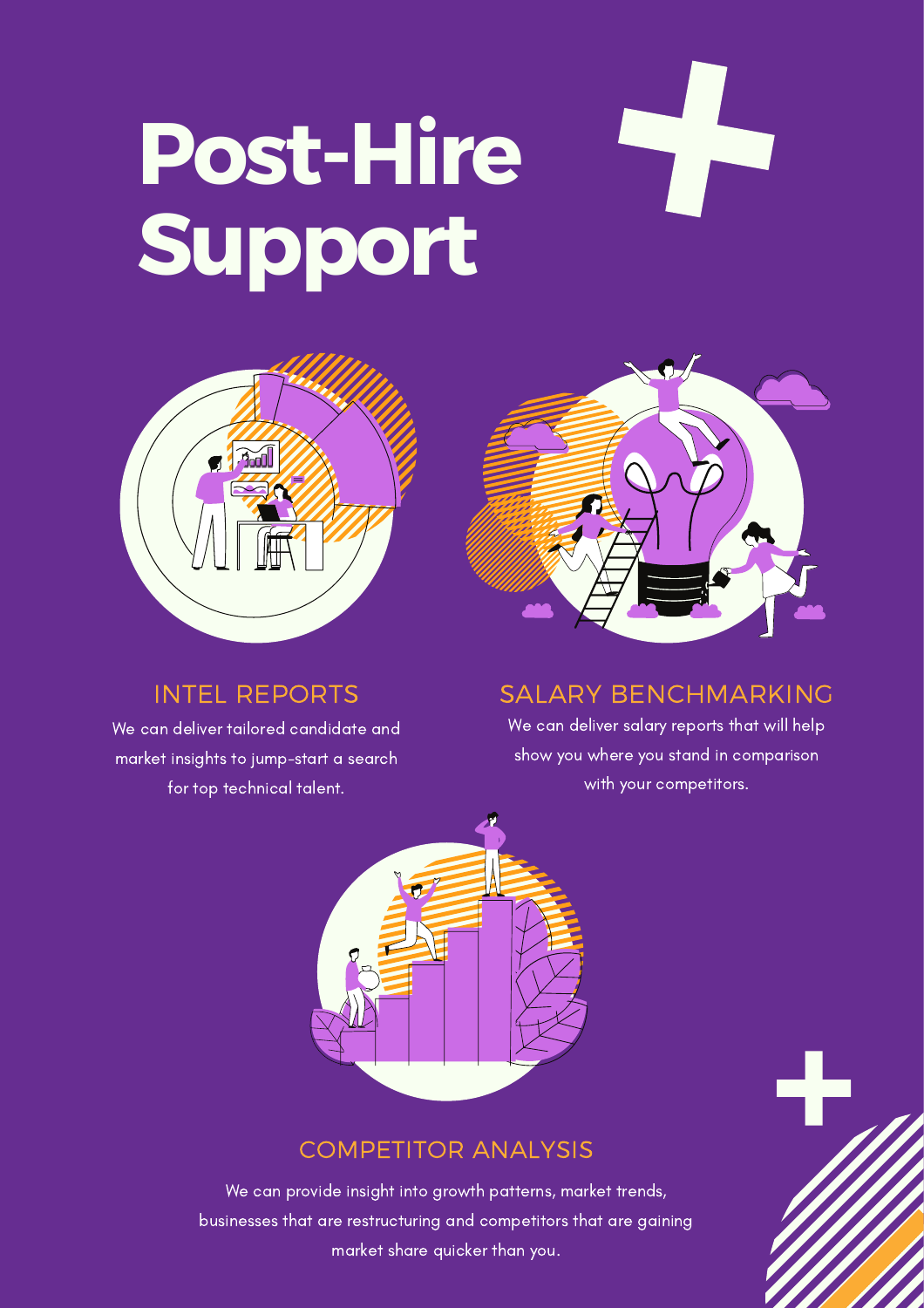

We work to Agile methodologies and transparency is one of the core values of Agile. We're a business that relies on customers that value quality and our transparent customer reviews are extremely important to us. It's a win-win. Our reviews help new candidates and clients make a more informed decision and help us build a better business.







 $\bigstar$  Trustpilot

"Great responses to and feedback to each stage of the process from being initially contacted in regards to the Job opportunity. Very friendly and good communication by all the people I spoke with from Venturi."

★ ★ ★ ★ ★ by Gobi Sittampalam



Trustpilot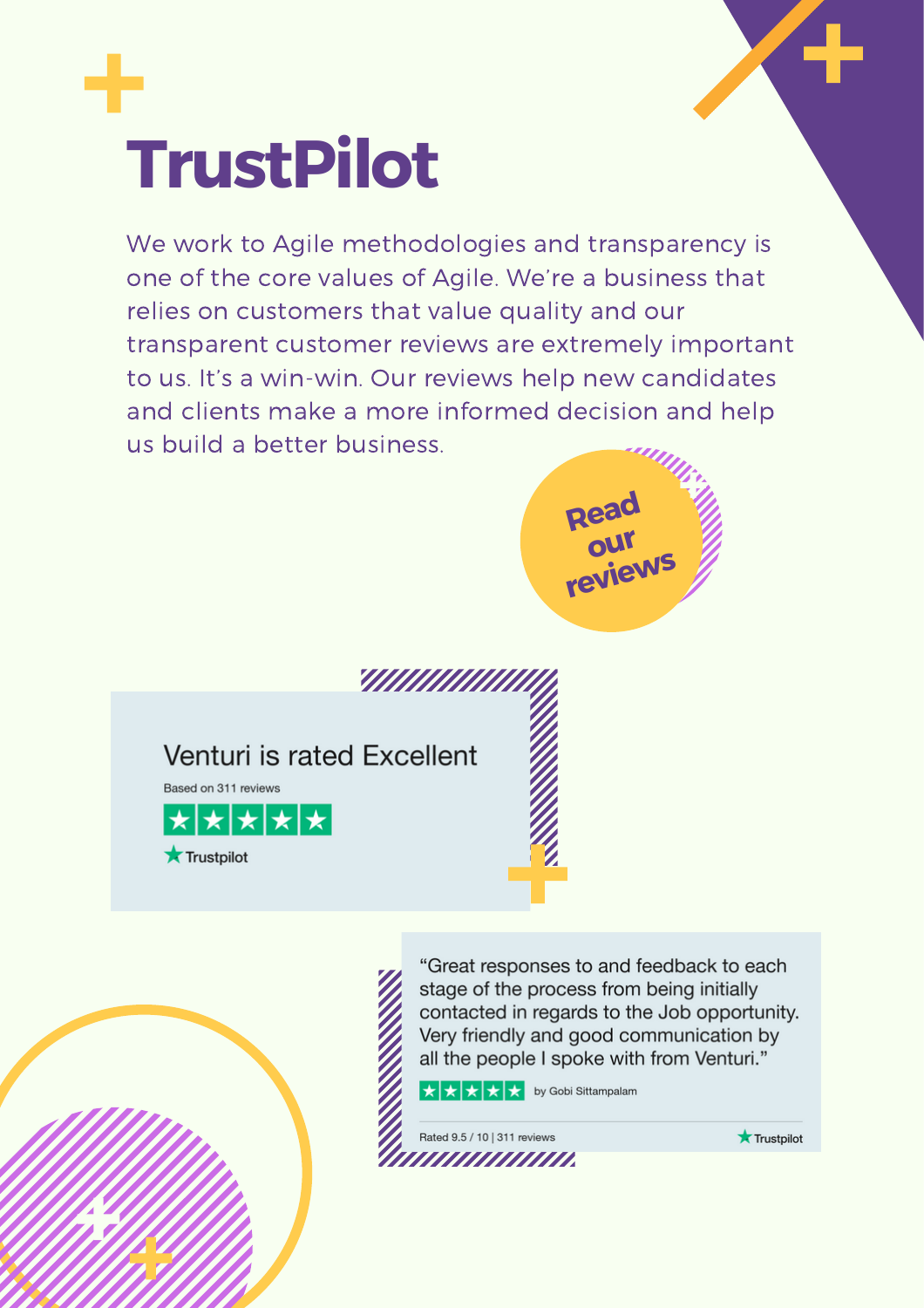

We recruit for jr level right up to C-level. Typically, our requirements are for; Mid - Senior technical talent, in the following areas:



- **BI/Data**
- **UX/UI & Creative Design**
- **Devops & Infrastructure**
- **Product Management**
- **Business Analysis**